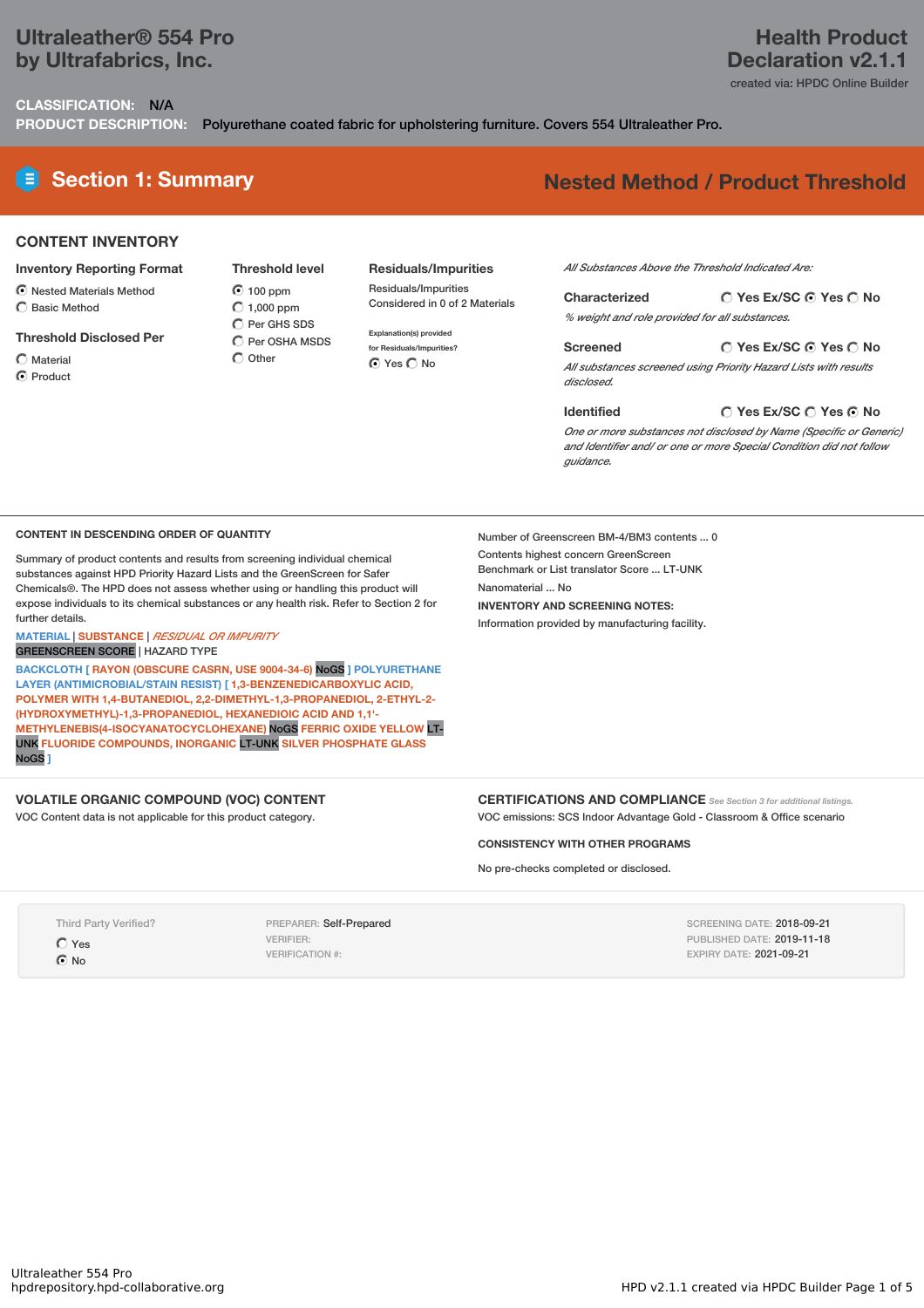This section lists contents in a product based on specific threshold(s) and reports detailed health information including hazards. This HPD uses the *inventory method indicated above, which is one of three possible methods:*

- *Basic Inventory method with Product-level threshold.*
- *Nested Material Inventory method with Product-level threshold*
- *Nested Material Inventory method with individual Material-level thresholds*

Definitions and requirements for the three inventory methods and requirements for each data field can be found in the HPD Open Standard version *2.1.1, available on the HPDC website at: www.hpd-collaborative.org/hpd-2-1-1-standard*

| <b>BACKCLOTH</b>          |                                                                                                                                   | $\%$ : 50.00 - 60.00                    |                                   |                                                |  |
|---------------------------|-----------------------------------------------------------------------------------------------------------------------------------|-----------------------------------------|-----------------------------------|------------------------------------------------|--|
|                           | PRODUCT THRESHOLD: 100 ppm                                                                                                        | RESIDUALS AND IMPURITIES CONSIDERED: NO |                                   |                                                |  |
|                           | RESIDUALS AND IMPURITIES NOTES: Material is estimated to have no residuals/impurities over 100ppm based off supplier information. |                                         |                                   |                                                |  |
| HPD URL: N/A              |                                                                                                                                   |                                         |                                   |                                                |  |
| OTHER MATERIAL NOTES: N/A |                                                                                                                                   |                                         |                                   |                                                |  |
|                           | RAYON (OBSCURE CASRN, USE 9004-34-6)                                                                                              |                                         |                                   | ID: 99331-82-5                                 |  |
|                           | HAZARD SCREENING METHOD: Pharos Chemical and Materials Library                                                                    |                                         | HAZARD SCREENING DATE: 2018-09-21 |                                                |  |
| %: 100.00                 | GS: NoGS                                                                                                                          | <b>RC:</b> None                         | NANO: No                          | <b>BOLE:</b> Substrate                         |  |
| <b>HAZARD TYPE</b>        | <b>AGENCY AND LIST TITLES</b>                                                                                                     | WARNINGS                                |                                   |                                                |  |
| None found                |                                                                                                                                   |                                         |                                   | No warnings found on HPD Priority Hazard Lists |  |
|                           | SUBSTANCE NOTES: Main component in the backing of this product.                                                                   |                                         |                                   |                                                |  |

### **POLYURETHANE LAYER (ANTIMICROBIAL/STAIN RESIST) %: 40.00 - 50.00**

PRODUCT THRESHOLD: 100 ppm **RESIDUALS AND IMPURITIES CONSIDERED:** No

RESIDUALS AND IMPURITIES NOTES: Material is estimated to have no residuals/impurities over 100ppm based off supplier information.

HPD URL: N/A

OTHER MATERIAL NOTES: N/A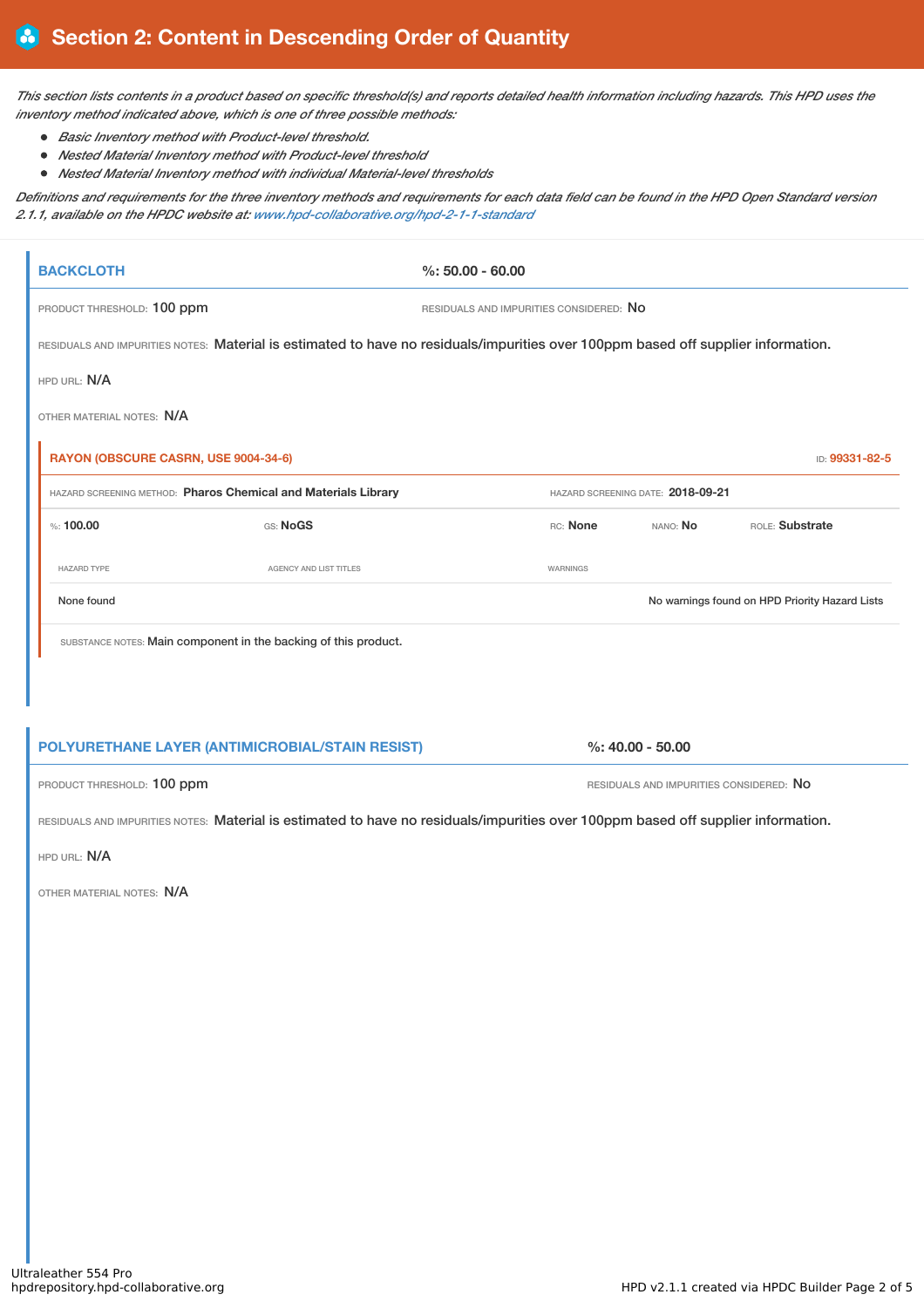### **1,3-BENZENEDICARBOXYLIC ACID, POLYMER WITH 1,4-BUTANEDIOL, 2,2-DIMETHYL-1,3- PROPANEDIOL, 2-ETHYL-2-(HYDROXYMETHYL)-1,3-PROPANEDIOL, HEXANEDIOIC ACID AND 1,1'-METHYLENEBIS(4-ISOCYANATOCYCLOHEXANE)**

| HAZARD SCREENING METHOD: Pharos Chemical and Materials Library |                        |          | HAZARD SCREENING DATE: 2018-09-21 |              |                                                                             |  |
|----------------------------------------------------------------|------------------------|----------|-----------------------------------|--------------|-----------------------------------------------------------------------------|--|
| %: 75.00 - 97.99                                               | GS: NoGS               |          | RC:<br>None                       | NANO:<br>No. | ROLE: Primary ingredient for<br>polyurethan<br>layer/binder/durability/hand |  |
| <b>HAZARD TYPE</b>                                             | AGENCY AND LIST TITLES | WARNINGS |                                   |              |                                                                             |  |
| None found                                                     |                        |          |                                   |              | No warnings found on HPD Priority Hazard Lists                              |  |

SUBSTANCE NOTES: Polyurethane resin. Main component in the polyurethane layer. CAS number given is generic for urethane resin. Actual CAS number is proprietary to the manufacturer and is not disclosed.

| <b>FERRIC OXIDE YELLOW</b>                                                                                                                                                 |                               |                                   |                                   |          | ID: 51274-00-1                    |  |
|----------------------------------------------------------------------------------------------------------------------------------------------------------------------------|-------------------------------|-----------------------------------|-----------------------------------|----------|-----------------------------------|--|
| HAZARD SCREENING METHOD: Pharos Chemical and Materials Library                                                                                                             |                               | HAZARD SCREENING DATE: 2018-09-21 |                                   |          |                                   |  |
| %: $1.00 - 20.00$                                                                                                                                                          | GS: LT-UNK                    | RC: None                          | NANO: No                          |          | ROLE: Surface appearance/Colorant |  |
| <b>HAZARD TYPE</b>                                                                                                                                                         | AGENCY AND LIST TITLES        |                                   | WARNINGS                          |          |                                   |  |
| No warnings found on HPD Priority Hazard Lists<br>None found                                                                                                               |                               |                                   |                                   |          |                                   |  |
| SUBSTANCE NOTES: Pigment. Add color to polyurethane layer. CAS number given belongs to one representative pigment among various pigments that<br>compose a specific color. |                               |                                   |                                   |          |                                   |  |
|                                                                                                                                                                            |                               |                                   |                                   |          |                                   |  |
| <b>FLUORIDE COMPOUNDS, INORGANIC</b>                                                                                                                                       |                               |                                   |                                   |          | ID: Not registered                |  |
| HAZARD SCREENING METHOD: Pharos Chemical and Materials Library                                                                                                             |                               |                                   | HAZARD SCREENING DATE: 2018-09-21 |          |                                   |  |
| %: $1.00 - 5.00$                                                                                                                                                           | GS: LT-UNK                    |                                   | RC: None                          | NANO: No | ROLE: Stain resist                |  |
| <b>HAZARD TYPE</b>                                                                                                                                                         | AGENCY AND LIST TITLES        |                                   | WARNINGS                          |          |                                   |  |
| None found<br>No warnings found on HPD Priority Hazard Lists                                                                                                               |                               |                                   |                                   |          |                                   |  |
| SUBSTANCE NOTES: Stain resist                                                                                                                                              |                               |                                   |                                   |          |                                   |  |
|                                                                                                                                                                            |                               |                                   |                                   |          |                                   |  |
| <b>SILVER PHOSPHATE GLASS</b>                                                                                                                                              |                               |                                   |                                   |          | ID: 308069-39-8                   |  |
| HAZARD SCREENING METHOD: Pharos Chemical and Materials Library                                                                                                             |                               |                                   | HAZARD SCREENING DATE: 2018-09-21 |          |                                   |  |
| % 0.01                                                                                                                                                                     | GS: NoGS                      |                                   | RC: None                          | NANO: No | ROLE: Antimicrobial               |  |
| <b>HAZARD TYPE</b>                                                                                                                                                         | <b>AGENCY AND LIST TITLES</b> |                                   | WARNINGS                          |          |                                   |  |
| No warnings found on HPD Priority Hazard Lists<br>None found                                                                                                               |                               |                                   |                                   |          |                                   |  |
| SUBSTANCE NOTES: Antimicrobial                                                                                                                                             |                               |                                   |                                   |          |                                   |  |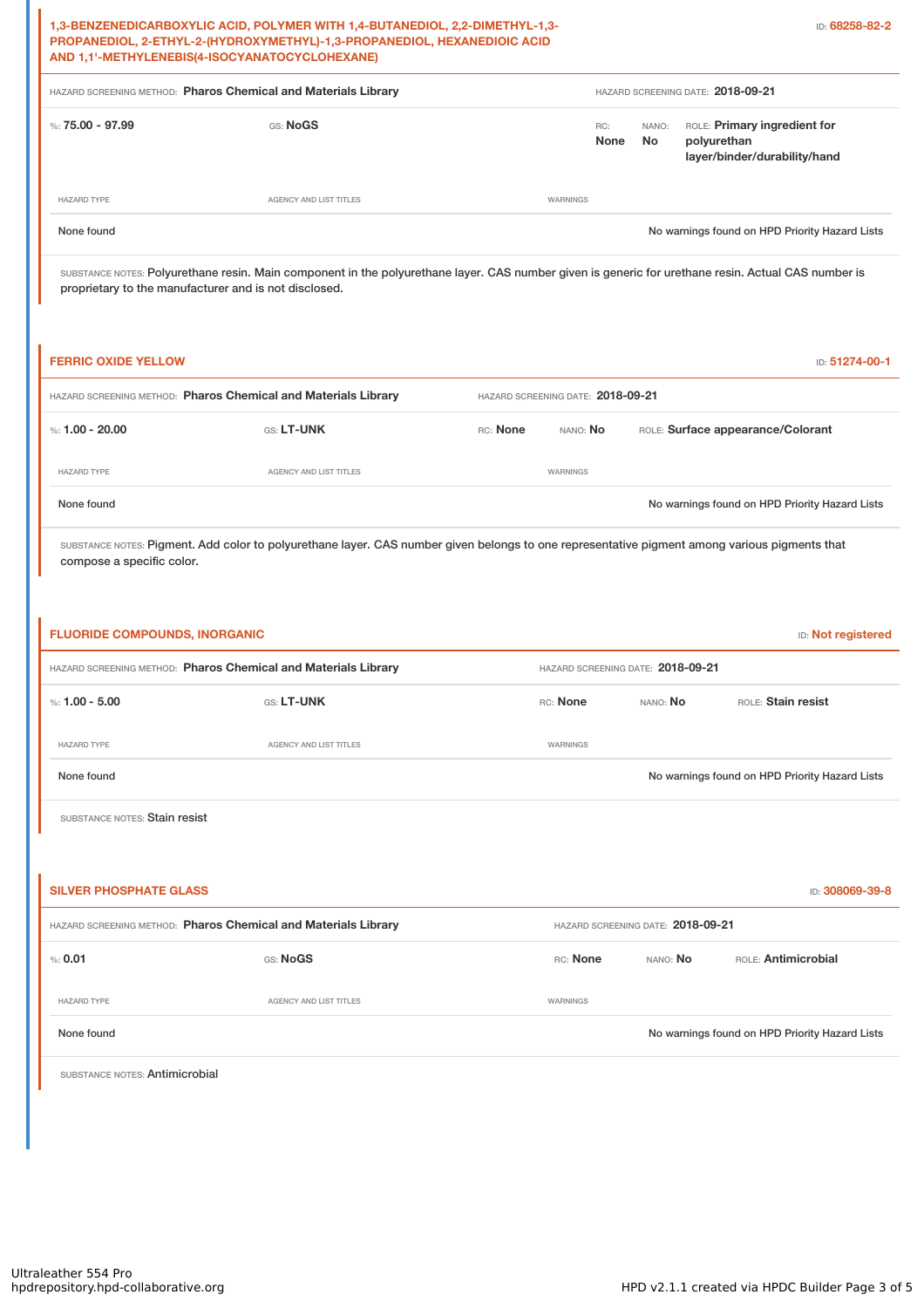This section lists applicable certification and standards compliance information for VOC emissions and VOC content. Other types of health or *environmental performance testing or certifications completed for the product may be provided.*

| <b>VOC EMISSIONS</b>                                                                                                                                                                                     |                                            |                                                 | <b>SCS Indoor Advantage</b><br>Gold - Classroom &<br>Office scenario   |  |  |
|----------------------------------------------------------------------------------------------------------------------------------------------------------------------------------------------------------|--------------------------------------------|-------------------------------------------------|------------------------------------------------------------------------|--|--|
| CERTIFYING PARTY: Third Party<br>APPLICABLE FACILITIES: AII<br><b>CERTIFICATE URL:</b><br>http://intranetdev.ultrafabricsllc.com/img/managed/sub_collections/Cert/Ultrafabricslnc_2019SCSCertificate.pdf | <b>ISSUE</b><br>DATE:<br>$2019 -$<br>02-07 | <b>EXPIRY</b><br>DATE:<br>$2020 -$<br>$02 - 06$ | <b>CERTIFIER</b><br>OR LAB:<br><b>SCS</b><br>Global<br><b>Services</b> |  |  |

CERTIFICATION AND COMPLIANCE NOTES: Conforms to the ANSI/BIFMA Furniture Emissions Standard (M7.1/X7.1-2011 R2016) and ANSI/BIFMA e.3 -2014e (Credits 7.6.1, 7.6.2, 7.6.3) for seating parameters. Also, conforms to the CDPH/EHLB Standard Method (CA 01350) v1.2-2017 for seating and school classroom parameters.

## **Section 4: Accessories**

This section lists related products or materials that the manufacturer requires or recommends for installation (such as adhesives or fasteners), maintenance, cleaning, or operations. For information relating to the contents of these related products, refer to their applicable Health Product *Declarations, if available.*

No accessories are required for this product.

## **Section 5: General Notes**

Product manufactured by Daiichi Kasei for Ultrafabrics.